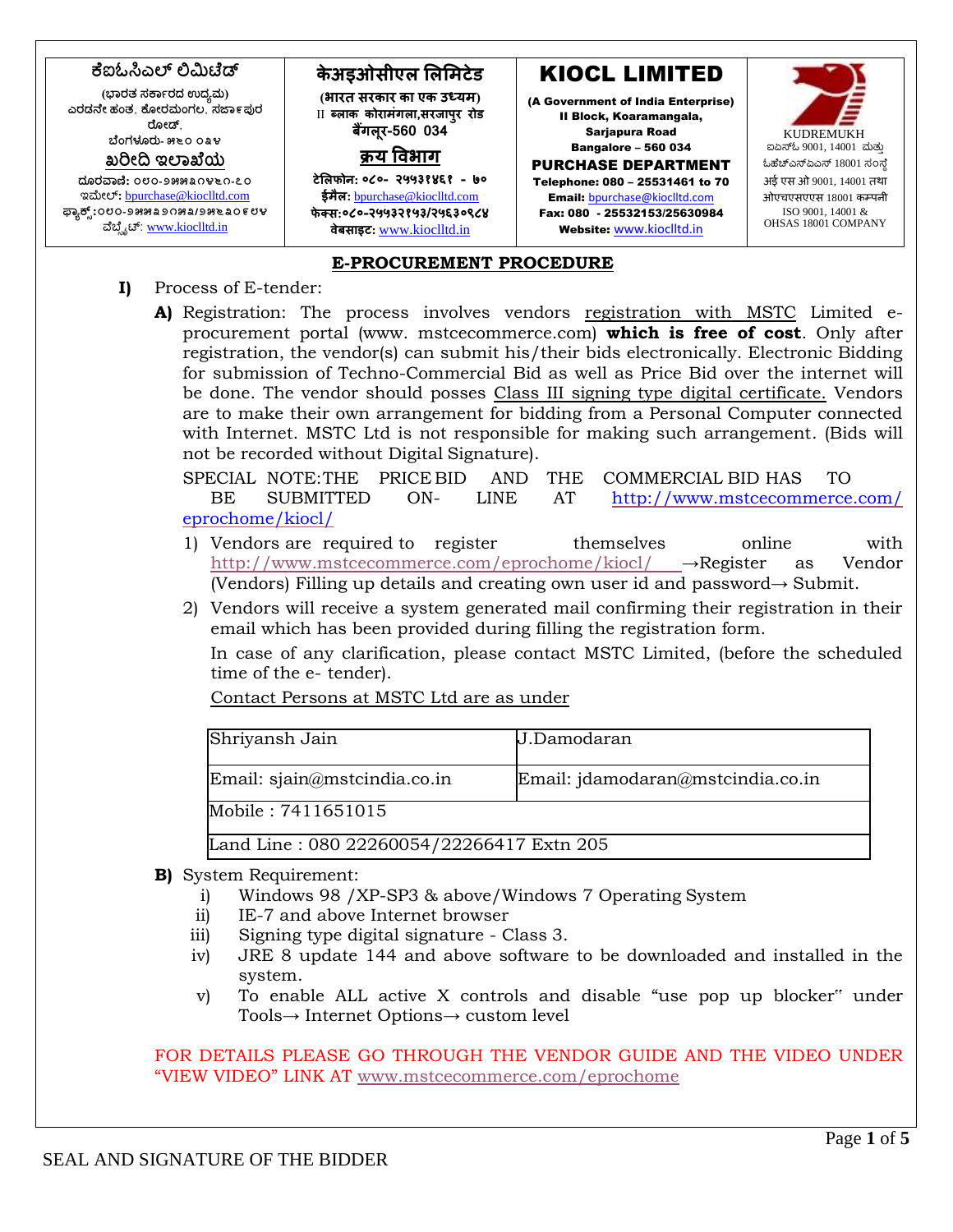

➢ Vendor

GuideLin[khttp://www.mstcecommerce.com/eprochome/UserManualVendor.pdf.](http://www.mstcecommerce.com/eprochome/UserManualVendor.pdf) ➢ Video

Lin[k.http://www.mstcecommerce.com/auctionhome/RenderFileViewVideo.jsp?file=I](http://www.mstcecommerce.com/auctionhome/RenderFileViewVideo.jsp?file=IE-Configuration.mp4) [E-](http://www.mstcecommerce.com/auctionhome/RenderFileViewVideo.jsp?file=IE-Configuration.mp4) Configuration.mp4

- 1) The Bidders are advised to offer their most competitive prices while submitting the price bid.
- 2) All entries in the tender should be entered in online Technical & Commercial Formats without any ambiguity.
- 3) Bidders are instructed to use *Attach Documents* through the attach document button present under event number selected. Multiple documents can be uploaded. Maximum size of single document for upload is 5 MB.
- 4) For further assistance please follow instruction of vendor guide <http://www.mstcecommerce.com/eprochome/UserManualVendor.pdf>
- 5) All notices and correspondence to the bidder(s) shall be sent through email during the process till finalization of tender by KIOCL Ltd. Hence the bidders are required to ensure that their email I.D provided is valid and updated at the stage of registration of vendor. Bidders are also requested to ensure validity of their DSC (Digital Signature Certificate).
- 6) Please note that there is no provision to take out the list of parties who are downloading the tender document from the web site mentioned in NIT. As such, bidders are requested to see the web site once again before the due date of tender opening to ensure that they have not missed any corrigendum uploaded against the said tender after downloading the tender document. The responsibility of downloading the related corrigendum, if any, will be that of the bidders.
- 7) No separate intimation in respect of corrigendum to this NIT (if any) will be sent to bidders who have downloaded the documents from web site. Please see website [www.mstcecommerce.com/eprochome/k](http://www.mstcecommerce.com/eprochome/)iocl of MSTC Ltd. o[r](http://www.nmdc.co.in/) [www.kioclltd.in](http://www.kioclltd.in/) of KIOCL Ltd.
- 8) E-tender cannot be accessed after the due date and time mentioned in NIT.
- 9) Bidding in e-tender:
	- a) The process involves Electronic Bidding for submission of Techno Commercial Bid as well as Price Bid
	- b) The bidder(s) can submit their Techno Commercial Bids and Price Bid through internet in MSTC Ltd website [www.mstcecommerce.com/eprochome/k](http://www.mstcecommerce.com/eprochome/)iocl→ Vendor Login → My menu→ Auction Floor Manager→ live event →Selection of the live event→ Techno Commercial Bid.
	- c) The bidder should allow to run an application namely enApple by accepting the risk and clicking on run. This exercise has to be done twice immediately after clicking on the Techno- Commercial bid. If this application is not run then the bidders will not be able to save/submit his/her bid.
	- d) After filling the Techno-Commercial Bid, bidders should click, save for recording their Techno-Commercial bid. Once the same is done, the Price Bid link becomes active and the same has to filled up and then bidders should click on "save" to record their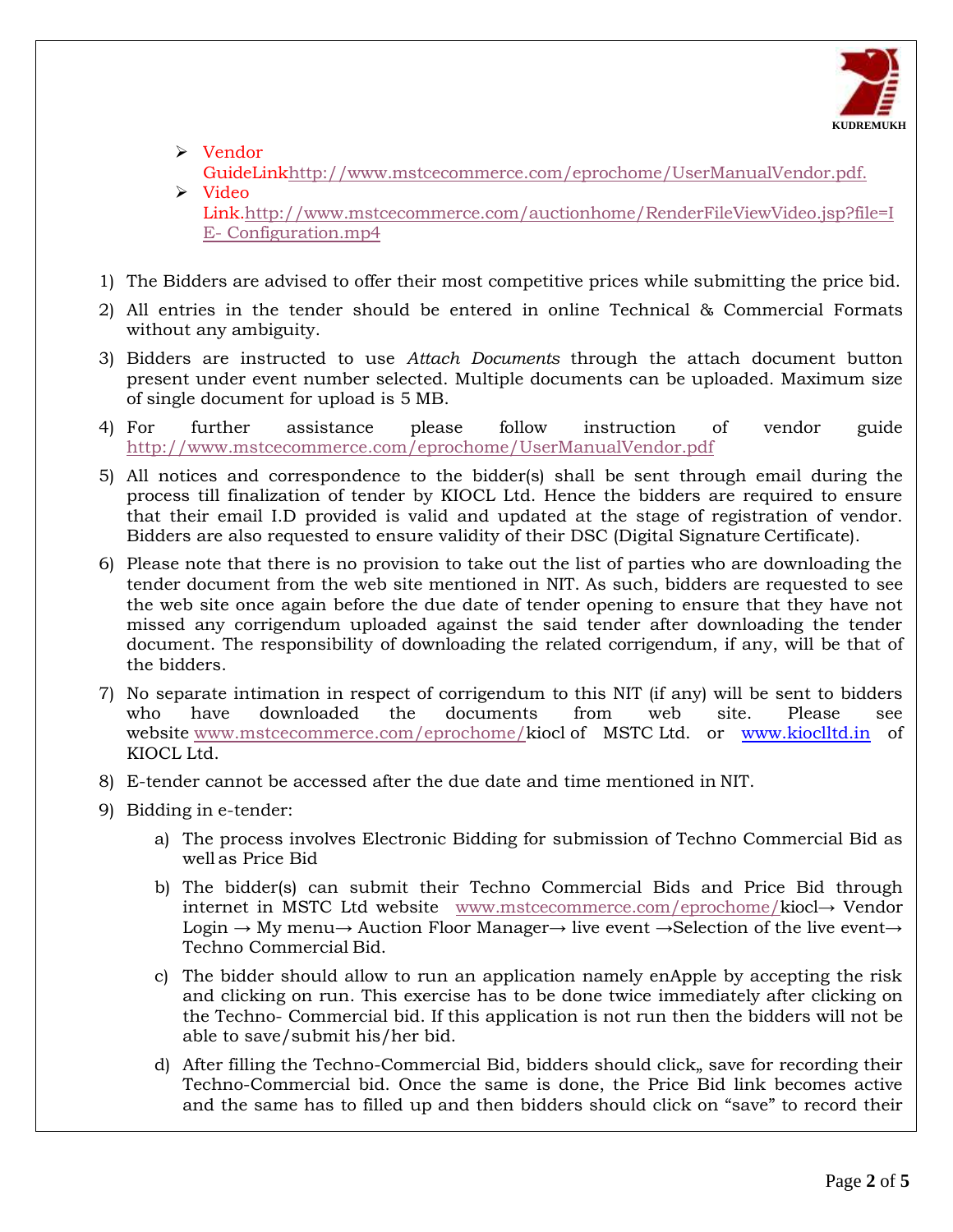

price bid. Then once both the Techno-Commercial bid & price bid has been saved, the bidders can click on the "Submit" button to register their bid

NOTE: - The Techno-Commercial Bid & price bid cannot be revised once the submit button has been clicked by the bidders.

- e) In all cases, bidders should use their own ID and Password along with Digital Signature at the time of submission of their bid.
- f) During the entire e-tender process, the bidders will remain completely anonymous to one another and also to everybody else.
- g) The e-tender floor shall remain open from the pre-announced date & time and for as much duration as mentioned above.
- h) All electronic bids submitted during the e-tender process shall be legally binding on the bidders. Any bid will be considered as the valid bid offered by that bidder and acceptance of the same by KIOCL Ltd will form a binding contract between KIOCL Ltd and the Bidder for execution of work. Such successful bidder shall be called hereafter Contractor.
- i) It is mandatory that all the bids are submitted with digital signature certificate otherwise the same will not be accepted by the system.
- j) KIOCL Ltd reserves the right to cancel or reject or accept or withdraw or extend the tender in full or part as the case may be without assigning any reason thereof.
- k) No deviation in the terms and conditions of the tender document is acceptable. Submission of bid in the e-tender floor by any bidder confirms his acceptance of terms & conditions of the tender.
- l) Unit of Measure (UOM) is indicated in the e-tender Floor. Rate to be quoted should be in Indian Rupee as per UOM indicated in the e-tender floor/tender document.
- 10) Any order resulting from this e-tender shall be governed by the terms and conditions mentioned therein as well as in the tender document.
- 11) After submitting online bid, the bidder cannot access the tender, once it has been submitted with digital signature
- 12) The bidders must upload all the documents required as per terms of NIT. Any other document uploaded which is not required as per the terms of the NIT shall not be considered.
- 13) The bid will be evaluated based on the filled-in technical & commercial formats.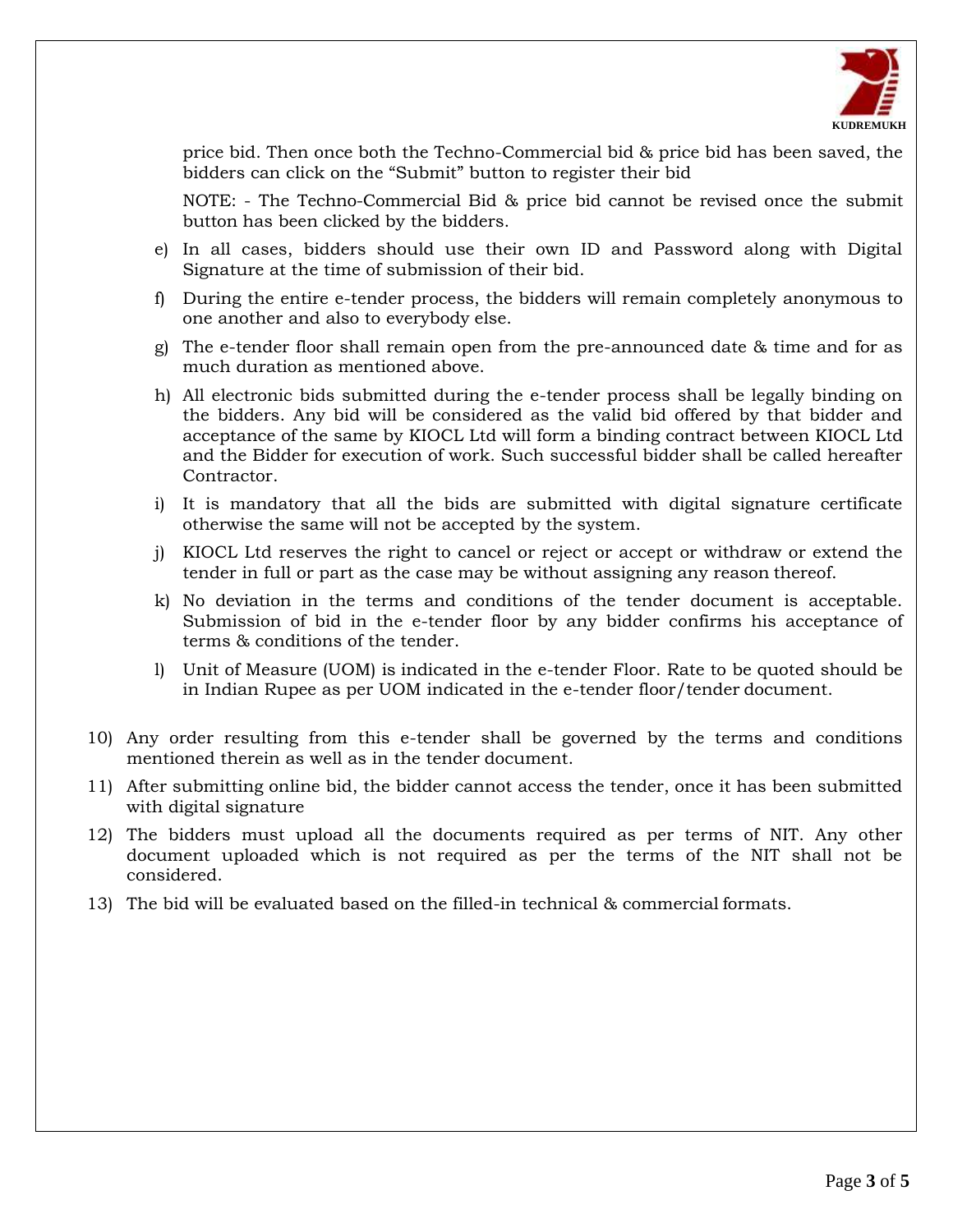

## **ANNEXURE-V BUSINESS RULES FOR e-REVERSE AUCTION**

KIOCL shall finalize the procurement of the item against this tender through e-reverse auction mode. KIOCL has made arrangement with M/s. MSTC Ltd who shall be KIOCL's authorized service provider for the same. Please go through the guidelines given below and submit your acceptance to the same along with your Techno-Commercial Bid.

- **1)** Computerized e-reverse auction shall be conducted by KIOCL, on pre-specified date, while the vendors shall be quoting from their own offices/ place of their choice. Internet connectivity shall have to be ensured by vendors themselves. Failure of power at the premises of vendors during the Reverse auction cannot be the cause for not participating in the reverse auction. On account of this, the time for the auction cannot be extended and neither KIOCL nor M/s. MSTC is responsible for such eventualities.
- **2)** On request, M/s. MSTC shall arrange to train your nominated person(s), without any cost to you. They shall also explain you, all the rules related to the e-reverse auction to be adopted along with tender.
- **3)** UNIT OF MEASUREMENT **in XX** and BIDDING CURRENCY: **Indian Rupees**.
- **4)** BID PRICE: XXXX Basis excluding Taxes and Duties.
- **5)** The technical & commercial terms are as per KIOCL Tender No. KIOCL/XXX/XXXXX
- **6)** VALIDITY OF BIDS: The Bid price shall be firm specified in the tender document and shall not be subjected any change whatsoever.
- **7) The detailed process for e-reverse auction is explained below:**

The computer screen will display Start Bid Price and which shall be visible to the all vendors. You will be required to start bidding after announcement of Start Bid Price and decrement amount. Also, please note that the start price of an item in e-reverse auction is open to all the participating bidders. Any bidder can start bidding, in the e-reverse auction, from the start bid price itself. If the start bid price is your own price, you still need to bid in the e- reverse auction. Also, please note that the first online bid that comes in the system during the e-reverse auction should be lesser than the auction's start bid price by one decrement or should be lesser than the auction's start bid price by multiples of decrement and so on.

a) e-Reverse (no ties) Auction shall be for a period of one hour. If a bidder places a bid in the last 5 minutes of closing of the e-Reverse Auction and if that bid gets accepted, then the auction's duration shall get extended automatically for 5 minutes, for the particular Event/Lot. Please note that the auto-extension will take place only if a bid comes in those last 5 minutes and if that bid gets accepted. If the bid does not get accepted, the auto-extension will not take place even if that bid might have come in the last 5 minutes. In case, there is no bid in the last 5 minutes of closing of e-Reverse Auction, the auction shall get closed automatically without any extension. However, the bidders are advised not to wait till the last minute or last few seconds to enter their bid during the auto-extension period to avoid complications related with internet connectivity, network problems, system crash down, power failure, etc.